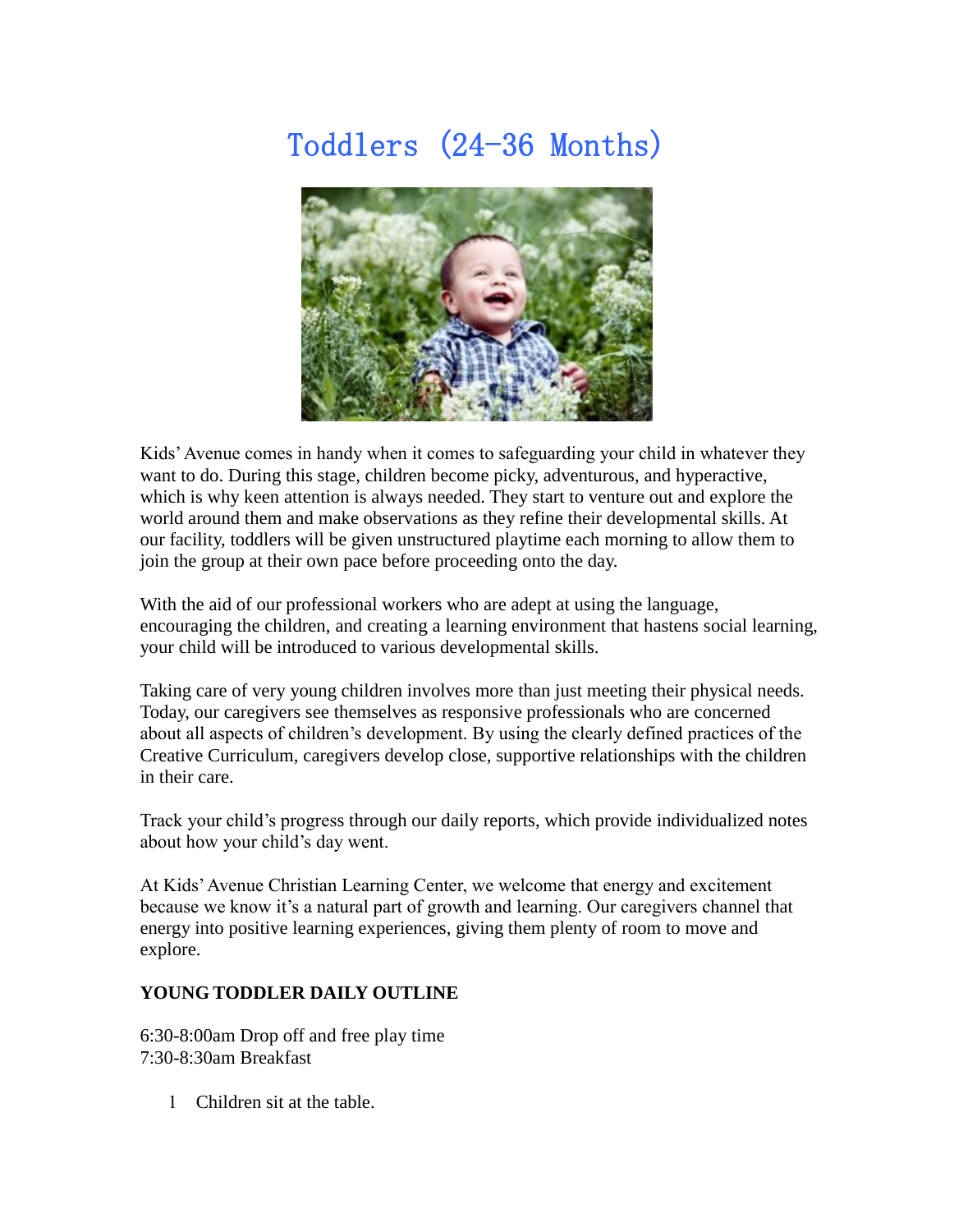2 Children will eat their cereal with a bowl and a spoon.

 During all meal times, we emphasize the use of table manners verbally and through sign language.

8:30-9:00am Free Play

9:00-9:45am Outside Time (Weather Permitting)

 If we are unable to go outside, we will fill the time with a variety of activities. 9:45-10:00am Group Time

- Flash Cards
- 5 Songs and Finger Plays
- Counting
- Basic Colors

10:00-10:30am Project Time

- Painting with a variety of tools
- 9 Coloring
- 10 Pasting

These projects are done solely by the child and are crucial in the development of small motor skills. Your child will never bring home a "perfect" project. All projects will be done to the best of your child's ability.

10:30-11:00am Dancing and Outside Prep.

Large motor skills are essential in healthy toddler development.

11:00-11:30am Book Time (tape books, big books)

- 11:30-12:30pm Lunch Time
- 12:00-2:00pm Nap Time

All of the children sleep on cots.

2:15-2:30pm Snack Time

- 2:45-3:30pm Outside Time
- 3:30-4:00pm Table Activities
- 4:00-4:30pm Dancing
- 4:30-6:00pm Free Play Activities

Everyday a nap sheet will be posted explaining your child's nap and meal time information. We will always give you a verbal description of your child's day. A menu of what is being served for

breakfast, lunch, dinner, and snacks will be posted weekly.

If your child is sent home with a fever of 101 degrees or higher, they must be fever-free for 24 hours before they are able to return.

Please refer to the Policies and Procedures for a further description of the sick policy.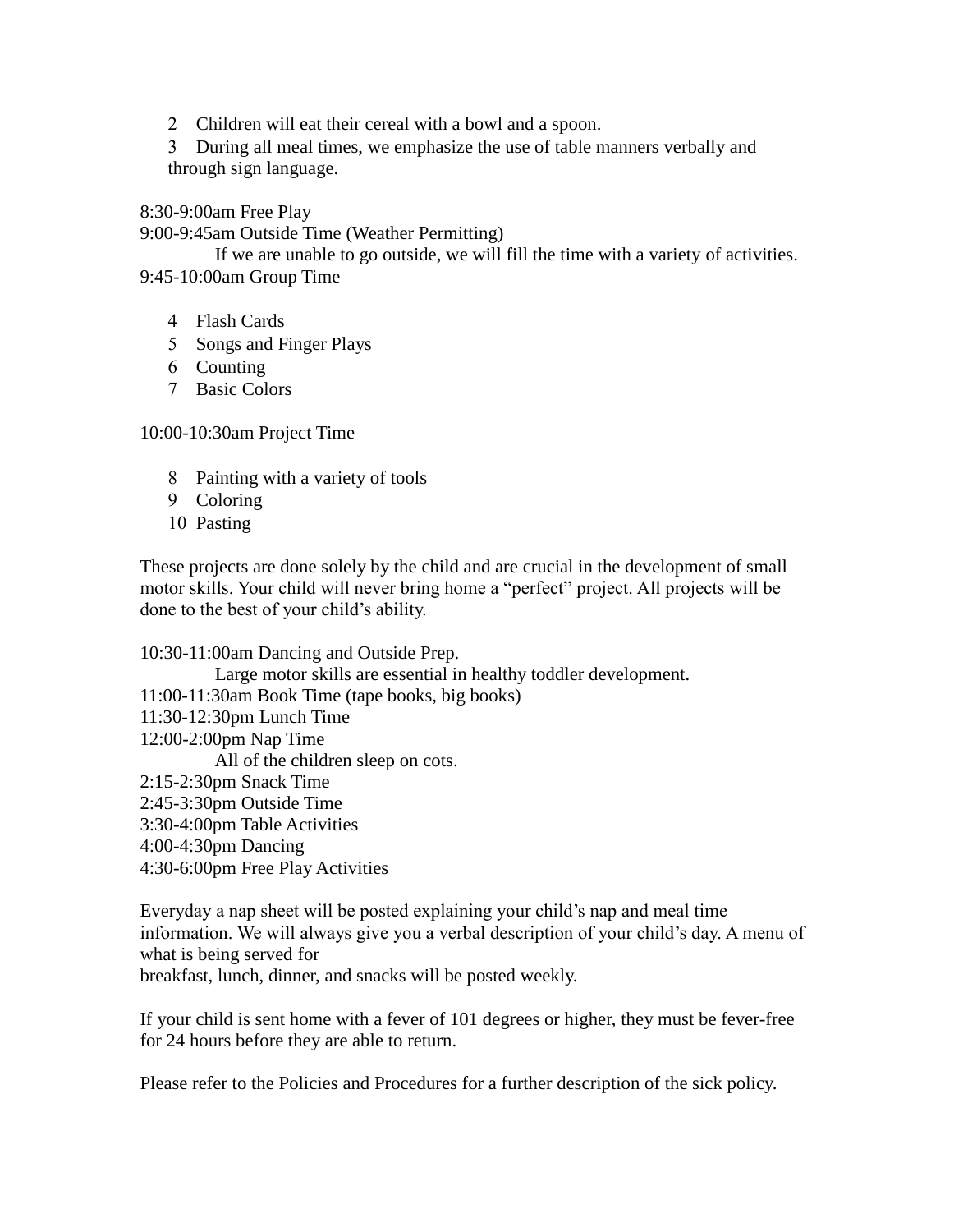Please bring in the following items for your child:

Extra Clothes for the cubby. Please change these clothes seasonally and make sure to bring them back if they are sent home.

Diapers- The ones you bring in will only be used for your child. A note will be sent home when you need to bring more in.

Wipes- Each child needs a pack of wipes weekly

Please do not bring in cups from home. We have them here and

don't want to mix yours with our cups

## **Older toddlers**

As your toddlers grow, they begin to open their eyes to the wider world and they start becoming even more curious and independent! We make sure the toddler is ready for the preschool setting.

Come learn with us in our early preschool classroom! Your toddlers' interactions with trusted adults provide the emotional fuel these very young children need to puzzle out the mysteries of the social and physical world.

Helping your child transition from toddler to preschool can be difficult for your child, but we make sure your child will be going through an easy transition.

All activities and lessons in each of our classrooms are designed with the purpose of getting your children to think critically in mind. We give your child the tools to become confident and self-aware. In a caring and stimulating atmosphere, our passionate and engaging teachers give your child endless opportunities to grow, learn, and imagine.

## **OLDER TODDLER DAILY OUTLINE**

6:00-8:00am Drop-off and Free play 8:00-8:30am Breakfast

1. The children get their own chairs and sit at the table.

2. The children use bowls and spoons.

3. We emphasize the use of manners verbally and by using sign language while

the children are eating. 9:00-9:45am Outside/Playscape

9:45-10:00am Exercise

10:00-10:30am Group Time

1. Songs

- 2. Counting
- 3. Alphabet
- 4. Colors